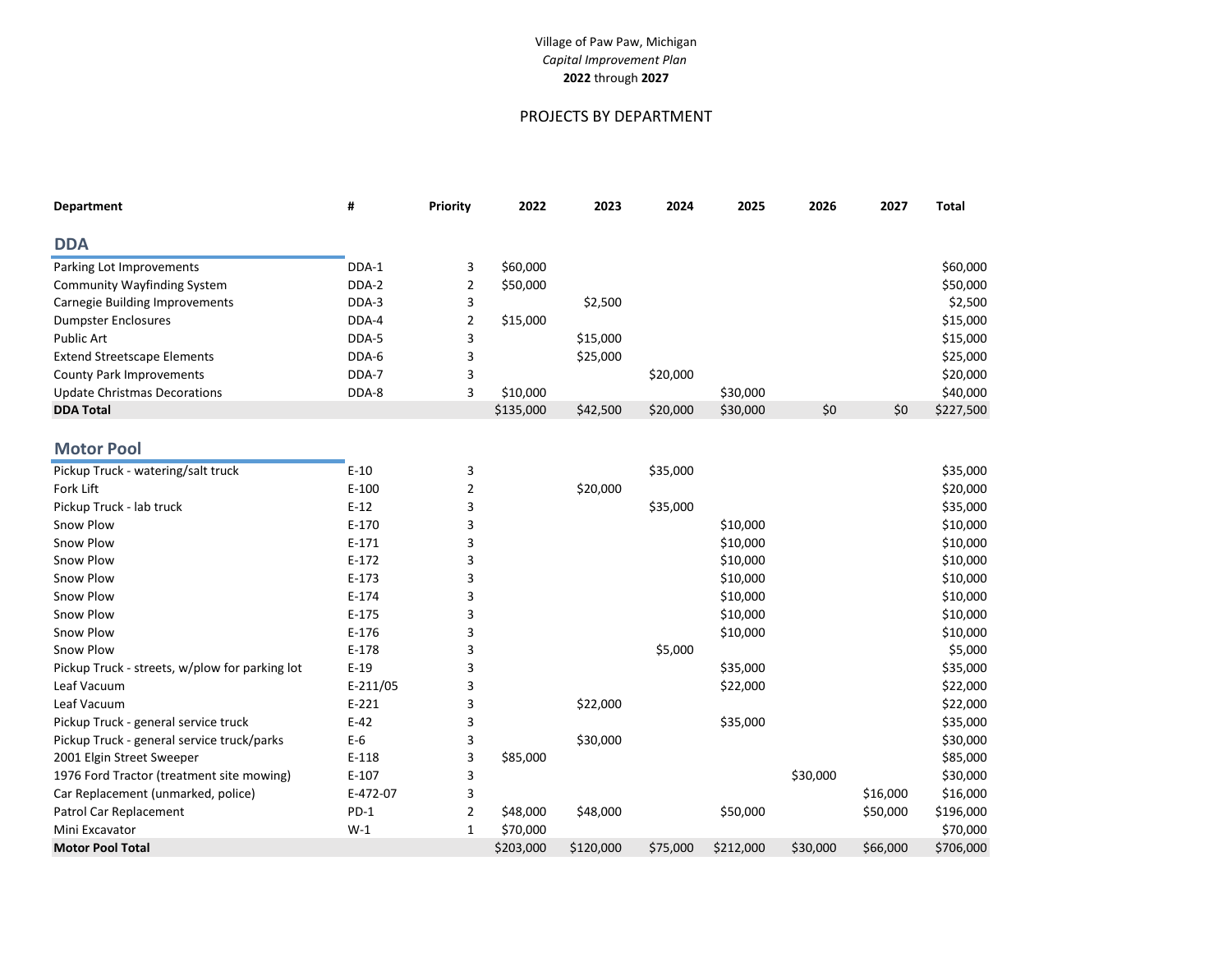# PROJECTS BY DEPARTMENT

| <b>Department</b>                              | #           | Priority | 2022      | 2023      | 2024      | 2025     | 2026     | 2027     | <b>Total</b> |
|------------------------------------------------|-------------|----------|-----------|-----------|-----------|----------|----------|----------|--------------|
| <b>Natural Resources</b>                       |             |          |           |           |           |          |          |          |              |
| <b>Shoreline Restoration</b>                   | $NR-1$      | 3        | \$7,000   | \$7,000   |           | \$7,000  |          |          | \$21,000     |
| <b>Briggs Mill Dam Reconstruction</b>          | $NR-2$      | 1        | \$900,000 |           |           |          |          |          | \$900,000    |
| Maple Lake Dam Crack Inspection                | $NR-3$      | 2        | \$5,000   |           |           |          |          |          | \$5,000      |
| Maple Lake Economic Impact Study               | $NR-4$      | 3        |           | \$15,000  |           |          |          |          | \$15,000     |
| Ampitheater Park Shore Stabilization           | <b>NR-5</b> | 3        |           |           | \$100,000 |          |          |          | \$100,000    |
| <b>Invastive Species Management Activities</b> | <b>NR-6</b> | 3        |           |           | \$15,000  |          |          |          | \$15,000     |
| Maple Lake Dam tanner gate replacement         | <b>NR-7</b> | 3        |           |           |           |          | \$10,000 |          | \$10,000     |
| <b>Natural Resources Total</b>                 |             |          | \$912,000 | \$22,000  | \$115,000 | \$7,000  | \$10,000 | \$0      | \$1,066,000  |
|                                                |             |          |           |           |           |          |          |          |              |
| <b>Parks and Recreation</b>                    |             |          |           |           |           |          |          |          |              |
| <b>Sunset Park Improvements</b>                | <b>PR-1</b> | 1        | \$10,000  |           |           |          |          |          | \$10,000     |
| Upgrade Maple Island Bathrooms                 | <b>PR-2</b> | 4        | \$4,000   | \$4,000   |           |          |          |          | \$8,000      |
| Maple Island Bridge Replacement                | <b>PR-3</b> | 2        |           | \$400,000 |           |          |          |          | \$400,000    |
| Miller Street Park Improvements                | <b>PR-4</b> | 3        |           |           | \$30,000  |          |          |          | \$30,000     |
| Kid's Paradise Improvements                    | <b>PR-5</b> | 3        |           |           |           | \$20,000 |          |          | \$20,000     |
| <b>County Park Improvements</b>                | PR-6        | 3        |           |           |           |          | \$15,000 |          | \$15,000     |
| Development of Gremps Street Park              | <b>PR-7</b> | 4        |           |           |           |          |          | \$80,000 | \$80,000     |
| <b>Parks and Recreation Total</b>              |             |          | \$14,000  | \$404,000 | \$30,000  | \$20,000 | \$15,000 | \$80,000 | \$563,000    |
| <b>Police</b>                                  |             |          |           |           |           |          |          |          |              |
| radars for patrol vehicles                     | $PD-1$      | 2        | \$5,000   |           |           |          |          |          | \$5,000      |
| (6) portable radios                            | PD-2        | 2        | \$22,000  |           |           |          |          |          | \$22,000     |
| In Car Mobile Video Systems                    | $PD-3$      | 2        | \$60,000  |           |           |          |          |          | \$60,000     |
| PD Building Upgrades                           | $PD-4$      | 3        | \$10,000  | \$10,000  |           |          |          |          | \$20,000     |
| Body camera and mic system                     | PD-5        | 3        | \$15,000  |           |           |          |          |          | \$15,000     |
| <b>Police Total</b>                            |             |          | \$112,000 | \$10,000  | \$0       | \$0      | \$0      | \$0      | \$122,000    |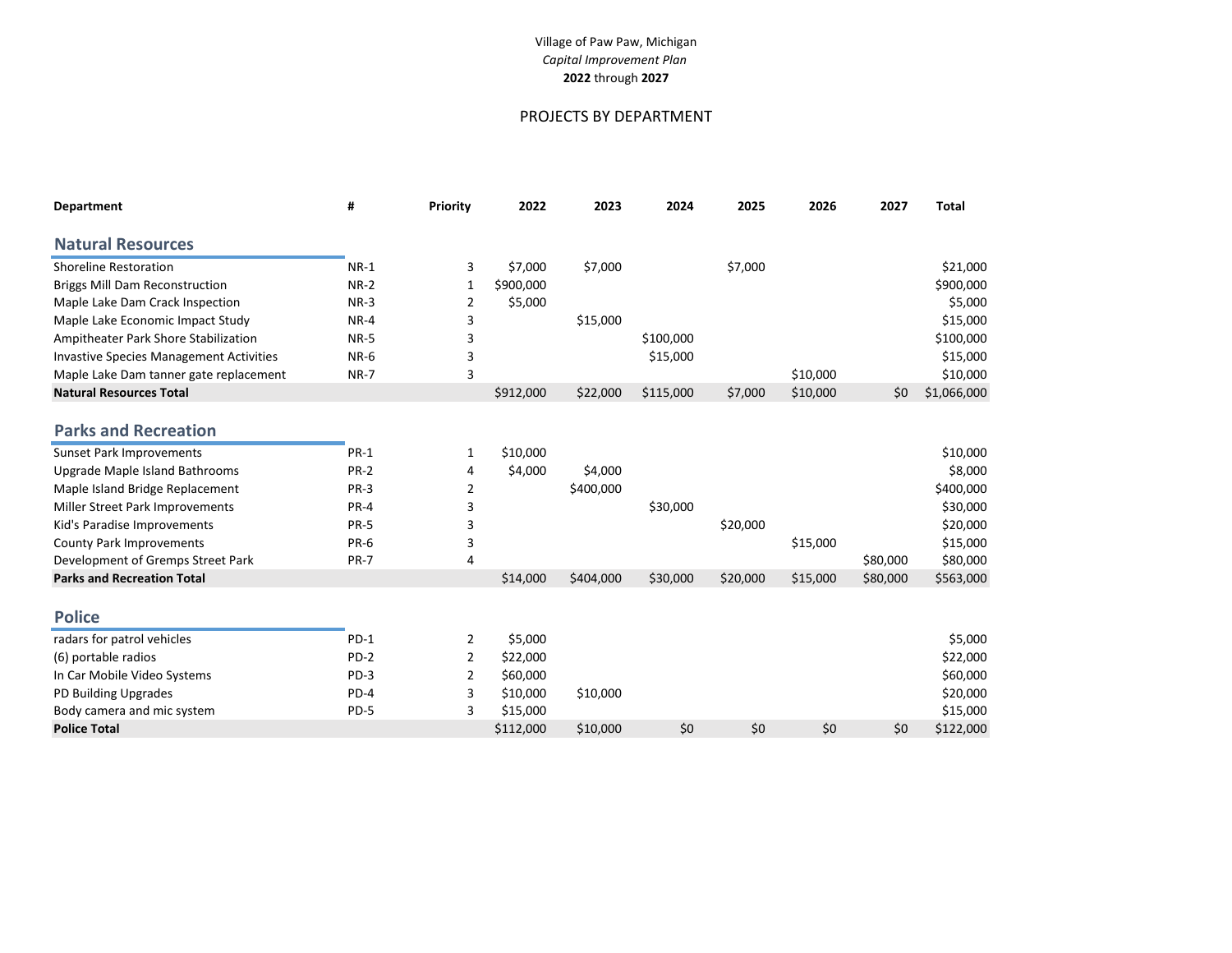# PROJECTS BY DEPARTMENT

| Department                                    | #        | Priority     | 2022        | 2023          | 2024      | 2025      | 2026 | 2027 | <b>Total</b> |
|-----------------------------------------------|----------|--------------|-------------|---------------|-----------|-----------|------|------|--------------|
| <b>General Services</b>                       |          |              |             |               |           |           |      |      |              |
| Paint DPS Building/update exterior            | DPS-1    | 4            |             |               | \$80,000  |           |      |      | \$80,000     |
| Village Hall Siding                           | $VH-1$   | 4            |             | \$125,000     |           |           |      |      | \$125,000    |
| <b>General Services Total</b>                 |          |              | \$0         | \$125,000     | \$80,000  | \$0       | \$0  | \$0  | \$205,000    |
| <b>Sewer</b>                                  |          |              |             |               |           |           |      |      |              |
| Lagoon 1 and 2 Biosolids Removal              | SW-01    | 2            |             | \$846,000     |           |           |      |      | \$846,000    |
| Lagoon Berm Maintenance and Slope Protection  | SW-02    | 3            |             | \$877,000     |           |           |      |      | \$877,000    |
| Lagoon 3 Berm Maintenance                     | SW-03    | 3            |             | \$753,000     |           |           |      |      | \$753,000    |
| <b>Lagoon Aeration Systems</b>                | SW-04    | $\mathbf{1}$ |             | \$1,880,000   |           |           |      |      | \$1,880,000  |
| Lagoon Transfer Structures and Slide Gates    | SW-05    | 2            |             | \$346,000     |           |           |      |      | \$346,000    |
| Lagoon Transfer Piping                        | SW-06    | 3            |             | \$332,000     |           |           |      |      | \$332,000    |
| <b>Irrigation Flow Control Gates</b>          | SW-07    | 3            |             | \$106,000     |           |           |      |      | \$106,000    |
| <b>Blower Building Improvements</b>           | SW-08    | 4            | \$63,000    |               |           |           |      |      | \$63,000     |
| <b>Effluent Flow Meter</b>                    | SW-09    | 3            |             |               |           | \$21,000  |      |      | \$21,000     |
| <b>Sewer Total</b>                            |          |              | \$63,000    | \$5,140,000   | \$0       | \$21,000  | \$0  | \$0  | \$5,203,000  |
|                                               |          |              |             |               |           |           |      |      |              |
| <b>Streets</b>                                |          |              |             |               |           |           |      |      |              |
| Reconstruct Michigan Ave Downtown/Streetscape | $ST-1$   | $\mathbf{1}$ | \$3,200,000 |               |           |           |      |      | \$3,200,000  |
| Hot patch unit                                | $ST-E-1$ | 2            | \$10,000    |               |           |           |      |      | \$10,000     |
| St. Joseph Street Improvements                | $ST-2$   | 3            |             | \$<br>160,000 |           |           |      |      | \$160,000    |
| Salt Storage Relocation                       | $ST-3$   | 3            |             |               | \$75,000  |           |      |      | \$75,000     |
| Commercial Ave & Blvd Improvements            | $ST-4$   | 3            |             |               | \$200,000 |           |      |      | \$200,000    |
| South Kalamazoo Pedestrian Improvements       | $ST-5$   | 3            |             |               |           | \$150,000 |      |      | \$150,000    |
| I-94/M-40 gateway upgrades                    | $ST-6$   | 3            |             |               |           | \$80,000  |      |      | \$80,000     |
| <b>Streets Total</b>                          |          |              | \$3,210,000 | \$160,000     | \$275,000 | \$230,000 | \$0  | \$0  | \$3,795,000  |
|                                               |          |              |             |               |           |           |      |      |              |
| <b>Water</b>                                  |          |              |             |               |           |           |      |      |              |
| E. Michigan Ave upgrades and services         | $W-1$    | 2            | \$243,000   |               |           |           |      |      | \$243,000    |

| Asset Management Projects (See Plan) | $W-2$ | \$5,700,000           |     |     |          |          | \$5,700,000 |
|--------------------------------------|-------|-----------------------|-----|-----|----------|----------|-------------|
| Well Maintenance                     | W-3   |                       |     |     | \$45.000 |          | \$45,000    |
| SCADA System Upgrade                 | W-4   |                       |     |     |          | \$31.000 | \$31,000    |
| Water Totals                         |       | \$243,000 \$5,700,000 | \$0 | \$0 | \$45,000 | \$31,000 | \$6,019,000 |